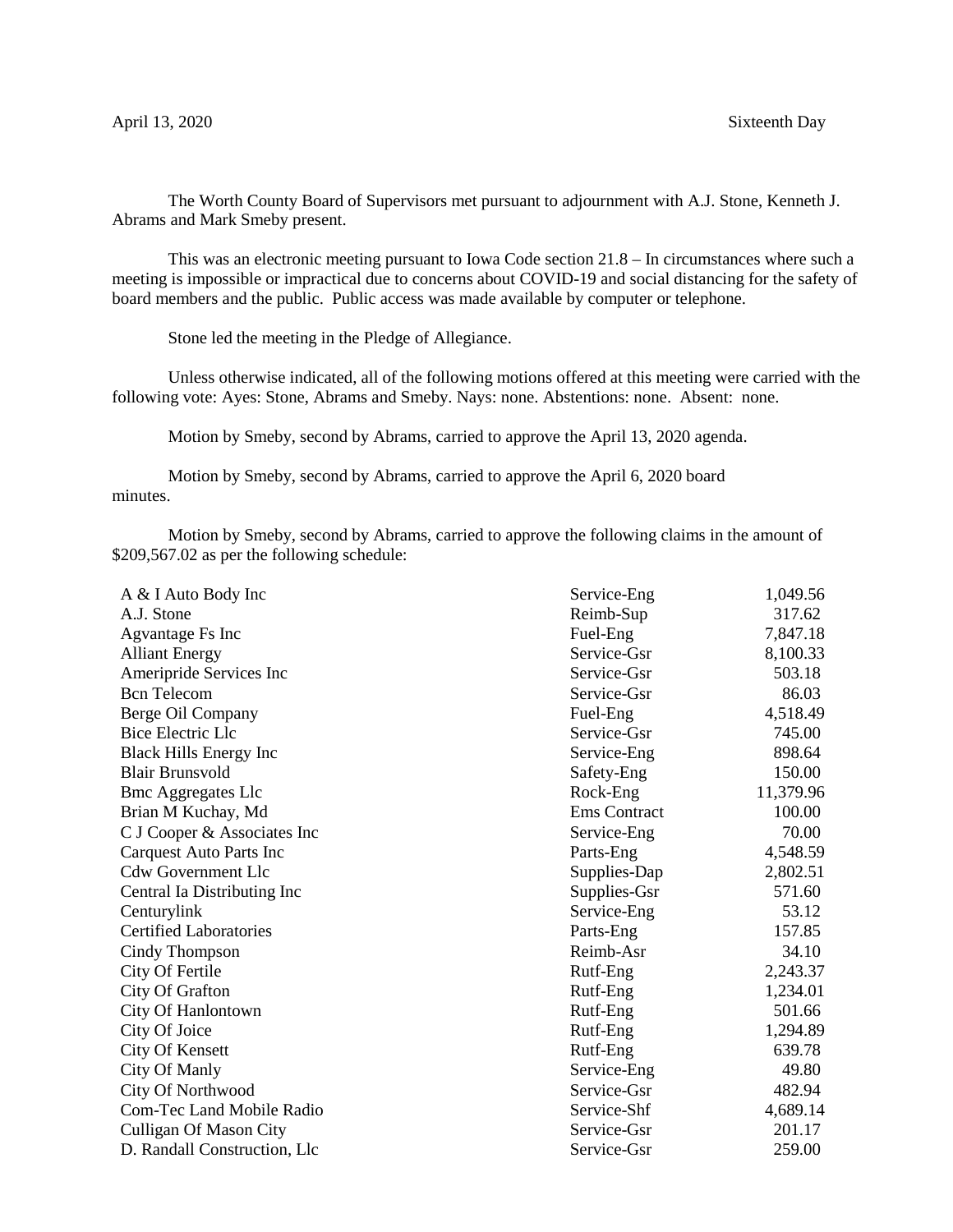| Dana Young                                                   | Service-Mex        | 100.00    |
|--------------------------------------------------------------|--------------------|-----------|
| Diamond Mowers Inc                                           | Parts-Eng          | 2,359.42  |
| Dorsey & Whitney Llp                                         | Service-Ndp        | 4,000.00  |
| Eilertson Repair                                             | Service-Con        | 1,175.38  |
| Falkstone Llc                                                | Rock-Eng           | 14,103.62 |
| Fallgatter's Market Inc                                      | Supplies-Shf       | 948.50    |
| <b>Fastenal Company</b>                                      | Parts-Eng          | 74.02     |
| <b>Five Star Cooperative</b>                                 | Fuel-Eng           | 104.17    |
| <b>Frontier Precision</b>                                    | Supplies-Dap       | 1,277.00  |
| Galls, Llc                                                   | Supplies-Shf       | 501.84    |
| Government Forms & Supplies                                  | Supplies-Aud       | 76.63     |
| <b>Grafton Welding</b>                                       | Service-Con        | 270.00    |
| Greve Law Office                                             | Rent & Payroll-Aty | 5,998.00  |
| <b>Heartland Power Coop</b>                                  | Service-Wwt        | 3,460.73  |
| Huber Supply Co Inc                                          | Supplies-Eng       | 470.20    |
| Ia County Atty's Assoc                                       | Dues-Aty           | 346.00    |
| Ia Dept Of Natural Resources                                 | Service-San        | 50.00     |
| Ia Prison Industries                                         | Supplies-Eng       | 421.11    |
| Iowa Conservation And Preservation Consortium                | Dues-Rec           | 35.00     |
| Ip Pathways                                                  | Service-Dap        | 11,353.00 |
| Isaca                                                        | Dues-Aud           | 225.00    |
| Itsavvy Llc                                                  | Supplies-Dap       | 1,570.00  |
| J & J Machining Welding & Fabricating                        | Service-Eng        | 3,322.07  |
| Jacob Hanson                                                 | Reimb-Trs          | 249.17    |
| Jessica Reyerson                                             | Mileage-Phd        | 36.00     |
| Jill Schutz                                                  | Mileage-Phd        | 5.80      |
| <b>Joel Rohne</b>                                            | Reimb-It/Gis & Dap | 3,565.92  |
| Joe's Collision & Performance Inc                            | Service-Eng        | 113.94    |
| <b>Johnson Vinyl Graphics</b>                                | Supplies-Shf       | 240.00    |
| Kelly Hardware                                               | Supplies-Con       | 713.72    |
| Kenneth Abrams                                               | Reimb-Sup          | 834.17    |
| <b>Knudtson Automotive Service</b>                           | Service-Shf        | 2,120.20  |
| Lair's 66                                                    | Fuel-Eng           | 45.00     |
|                                                              | Parts-Eng          | 891.41    |
| Lake Mills Motor Sports Inc<br>Larsen Plumbing & Heating Inc | Service-Shf        | 91.50     |
| <b>Lawson Products Inc</b>                                   |                    | 486.56    |
|                                                              | Supplies-Con       |           |
| Line-X Of Mason City                                         | Supplies-Con       | 2,250.00  |
| Lisa E Monroe                                                | Rent-Soc           | 400.00    |
| <b>Manly Junction Signal</b>                                 | Service-Sup        | 336.08    |
| Marco Technologies Llc                                       | Service-Dap & Asr  | 576.37    |
| Mark's Tractor Inc                                           | Service-Con        | 1,766.00  |
| Martin's Flag Company, Llc                                   | Supplies-Gsr       | 331.28    |
| Mayers Digging Co.                                           | Service-Eng        | 950.00    |
| Mediacom                                                     | Service-Gsr        | 219.95    |
| Medline Industries Inc.                                      | Supplies-Dap       | 229.82    |
| Meghan Rydstrom                                              | Mileage-Phd        | 108.00    |
| Mercyone North Iowa Occupational Health                      | Service-Eng        | 108.00    |
| <b>Midwest Bowie Sales</b>                                   | Parts-Eng          | 575.93    |
| Midwest Pipe Supply Inc                                      | Supplies-Eng       | 544.24    |
| Mike Bode                                                    | Reimb-Eng          | 229.75    |
| <b>Nelson Family Trust</b>                                   | Rent-Shf           | 300.00    |
| Niacc                                                        | Service-Phd        | 80.00     |
| Northwood Anchor Inc                                         | Service            | 1,333.04  |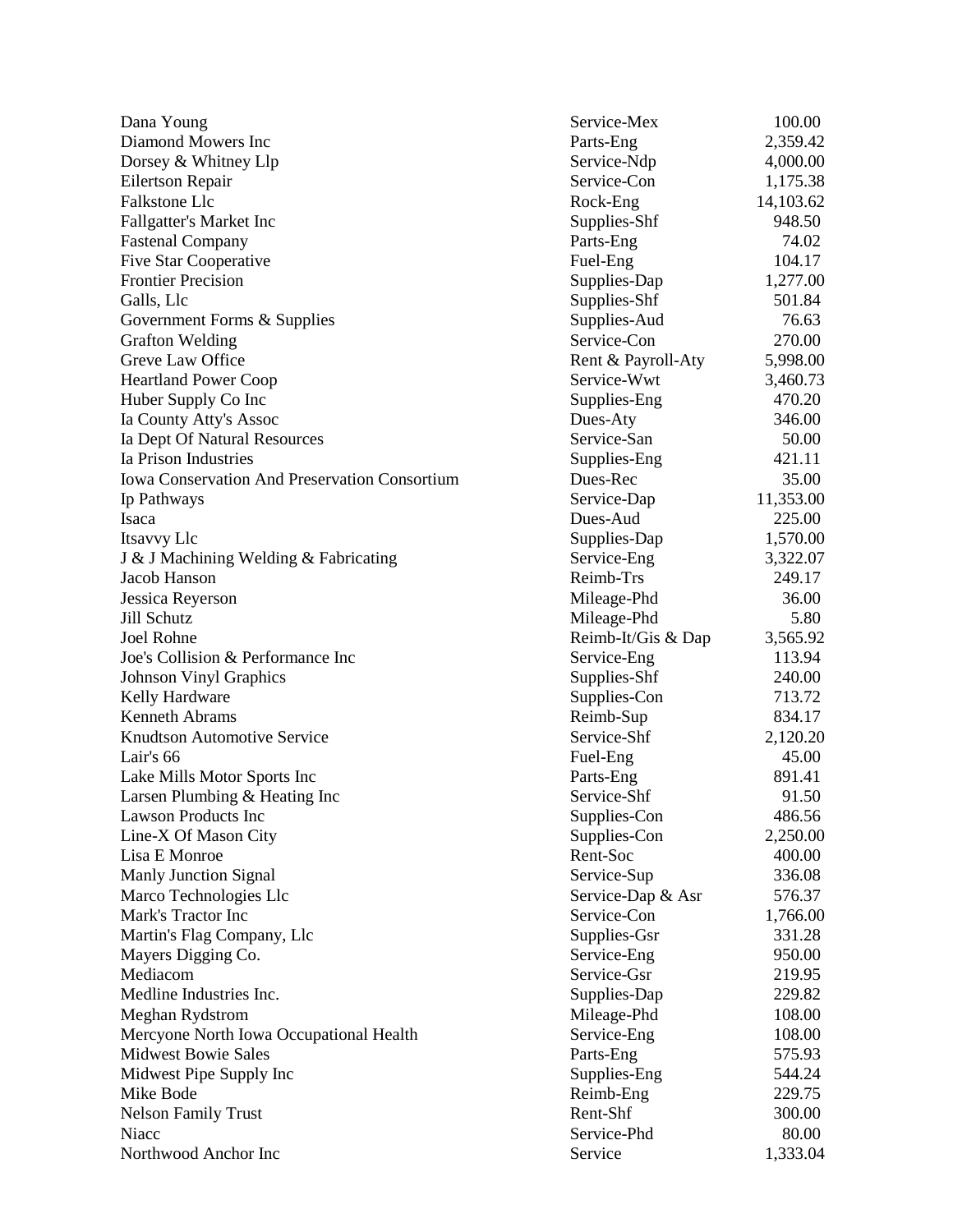| Northwood Electric Inc           | Service-Eng          | 360.38     |
|----------------------------------|----------------------|------------|
| Northwood Sanitation Llc         | Service-Gsr & Eng    | 321.50     |
| Nsb Bank                         | Service-Dap          | 251.70     |
| Nuss Truck & Equipment Inc       | Service-Eng          | 2,181.60   |
| <b>Otis Elevator Company</b>     | Service-Gsr          | 776.76     |
| Pathology Assoc Of Mason City    | Service-Mex          | 500.00     |
| Printing Services Inc            | Supplies-Dap         | 69.90      |
| <b>Purchase Power</b>            | Postage-Trs          | 29.99      |
| <b>Qualification Targets Inc</b> | Supplies-Shf         | 279.24     |
| R80 Llc                          | Fuel-Eng             | 126.54     |
| <b>Ram Systems</b>               | Service-Phd          | 720.00     |
| Reinhart Food Service Llc        | Supplies-Shf         | 535.02     |
| <b>Reserve Account</b>           | Postage-Asr          | 323.10     |
| <b>Rick Christeson</b>           | Reimb-Eng            | 35.00      |
| Shana Butler                     | Mileage-Phd          | 23.20      |
| Singelstad's Hardware            | Parts-Eng            | 112.79     |
| <b>Staples Credit Plan</b>       | Supplies             | 629.00     |
| <b>State Hygienic Laboratory</b> | Service-Con          | 13.00      |
| Streicher's                      | Supplies-Shf         | 161.94     |
| <b>Thomas Reid</b>               | Reimb-Vaf            | 1,331.60   |
| <b>Trading Post</b>              | Supplies-Con         | 192.94     |
| Transcend Funding, Llc           | Rent-Soc             | 300.00     |
| <b>U S Postal Service</b>        | Rent-Trs             | 120.00     |
| Veenstra & Kimm, Inc.            | Service-Ndp          | 20,998.74  |
| <b>Verizon Wireless</b>          | Service-Shf          | 1,348.26   |
| Visa                             | Service-Asr          | 135.15     |
| Visa                             | Serviceit/Gis & Dap  | 1,879.80   |
| Ward-Van-Slyke Funeral Home      | Service-Soc          | 2,000.00   |
| Watson & Ryan, Plc               | Service-Asr          | 1,354.16   |
| Wex Bank                         | Service-Tra          | 1,122.04   |
| Whks & Co                        | Service-Eng          | 1,278.00   |
| Winnebago Coop Telephone Assn    | Service-Gsr          | 3,029.85   |
| Winn-Worth Betco                 | Fy20 4th Qtr-Org     | 12,500.00  |
| World Fuel Service, Inc.         | Supplies-Eng         | 3,880.84   |
| Worth Co Emergency Mgmt          | 4th Qtr Pymt-Dis/Ema | 20,183.50  |
| Worth County P H Petty Cash      | Reimb-Phd            | 139.05     |
| Worth County Sheriff             | Service-Aty          | 53.00      |
| Worth Lumber Co                  | Parts-Eng            | 437.16     |
| Xerox Corporation                | Service-Dap          | 50.38      |
| Ziegler Inc                      | Service-Eng          | 2,278.83   |
|                                  | <b>Grand Total</b>   | 209,567.02 |

Motion by Abrams, second by Smeby, carried to approve the clerk of court and sheriff's monthly report and the sheriff's quarterly report.

Motion by Smeby, second by Abrams, carried to approve salary change for Patricia Jaspers at \$19.21/hour as submitted by the sheriff's department.

Motion by Smeby, second by Abrams, carried to approve the agreement to provide law enforcement made by and between the City of Manly, Iowa and the County of Worth County, Iowa.

Motion by Abrams, second by Smeby, carried to approve the agreement by and between Worth County, Iowa (Sheriff's Office) & International Union of Operating Engineers, Local 234.